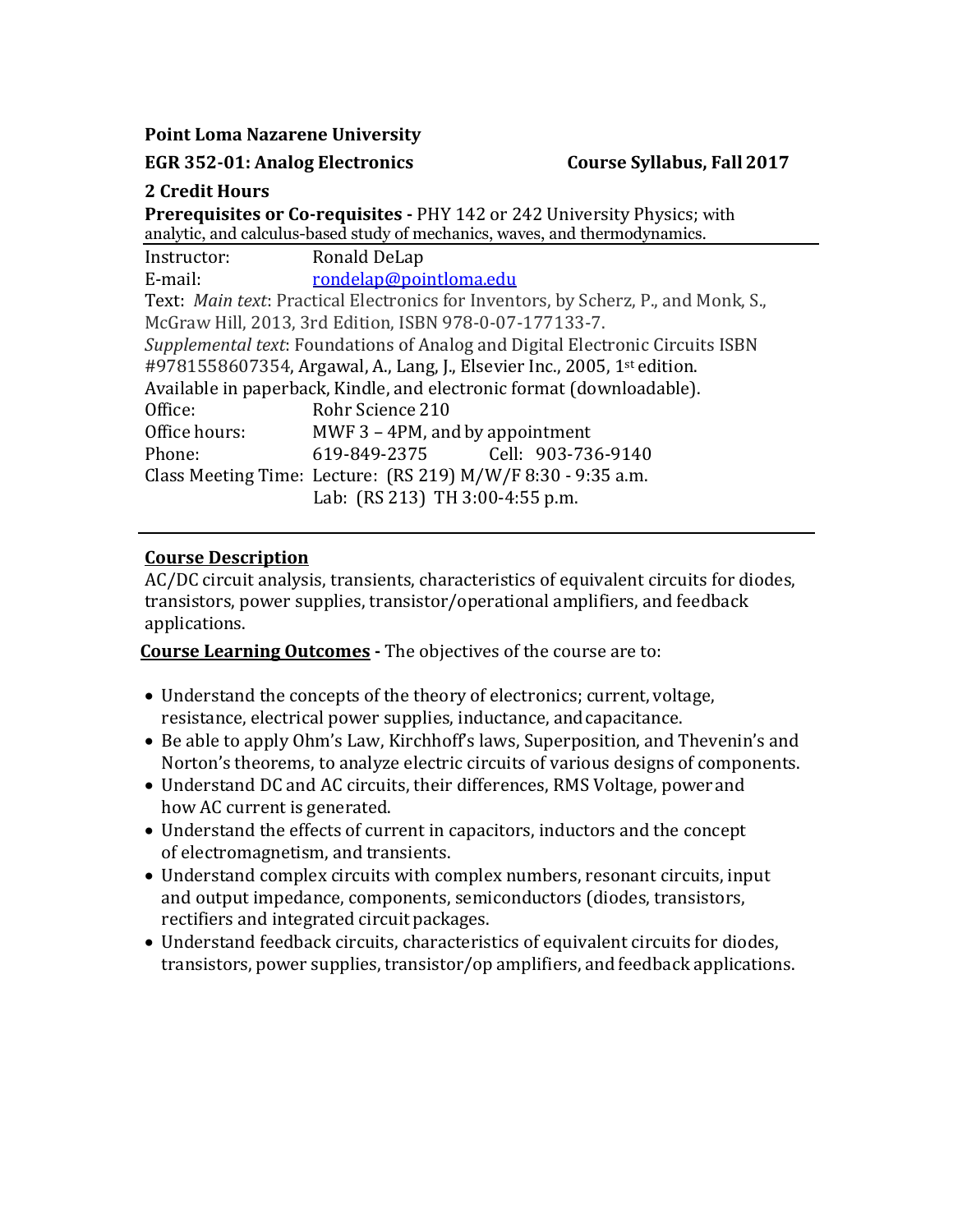#### **Grading:**

**Homework –** Homework is worth 15% of your final grade.

*Submission:* Written homework solutions should be worked neatly in clear logical steps. (Solutions and explanations should be clear enough that one of your peers could easily follow what you did if they had not worked the problem before.)

*Collaboration*: We expect and encourage collaboration between you and your peers while working on your homework, but your work should be your own original solutions. Allow adequate time to work and think about problems by yourself first before you work together with your peers or ask questions of me. When you sit down to write up a problem, you should not use notes copied from someone else. The guideline is that you should have no trouble explaining or repeating work that you turn in. Quizzes and exams will be based in large part on assigned homework.

*Late Submission:* Up to two assignments will be accepted late with a 10% reduction in grade for every day they are late. This begins with a 10% reduction for an assignment turned in later in the day after this homework has been collected at the beginning of class.

**Lab** *–* You will participate in a lab designed to give you hands-on experience with the concepts covered in the class meetings. Lab will also provide an opportunity for you to use instruments common to the physical sciences, perform measurements, and analyze data using the scientific method. Labs will be completed in small groups, with each member of the team completing his or her own worksheet. Labs comprise 20% of your final grade. You must pass the lab portion of the class to pass the course.

**Exams –** Examinations will be given in class, which count toward 45% of your final grade, consisting of three midterms. The final exam is comprehensive and counts for 20% of your grade. Exams will be closed book. Partial credit will be given for correct reasoning at any step of the problem, but only if it is communicated clearly enough for me to understand. For problems that call for a solution or explanation, no credit will be given for an answer alone; the method or reasoning must also be shown. **Missed exams cannot be made up** without permission of the instructor for valid reasons. Validity is determined on a case-by-case basis and is not guaranteed.

**Final Grades –** The grade you earn in this course is roughly based on the following scale: 100%-92% A, 92%-89% A-, 89%-87% B+, 87%-82% B, 82%-79% B-, 79%-77% C+, 77%-72% C, 72%-69% C-, 69%-67% D+, 67%-60% D, 60%- 55% D-. **The points you receive during the course are weighted accordingly: homework: 15%, labs: 20%, exams (3): 45%, final exam: 20%.**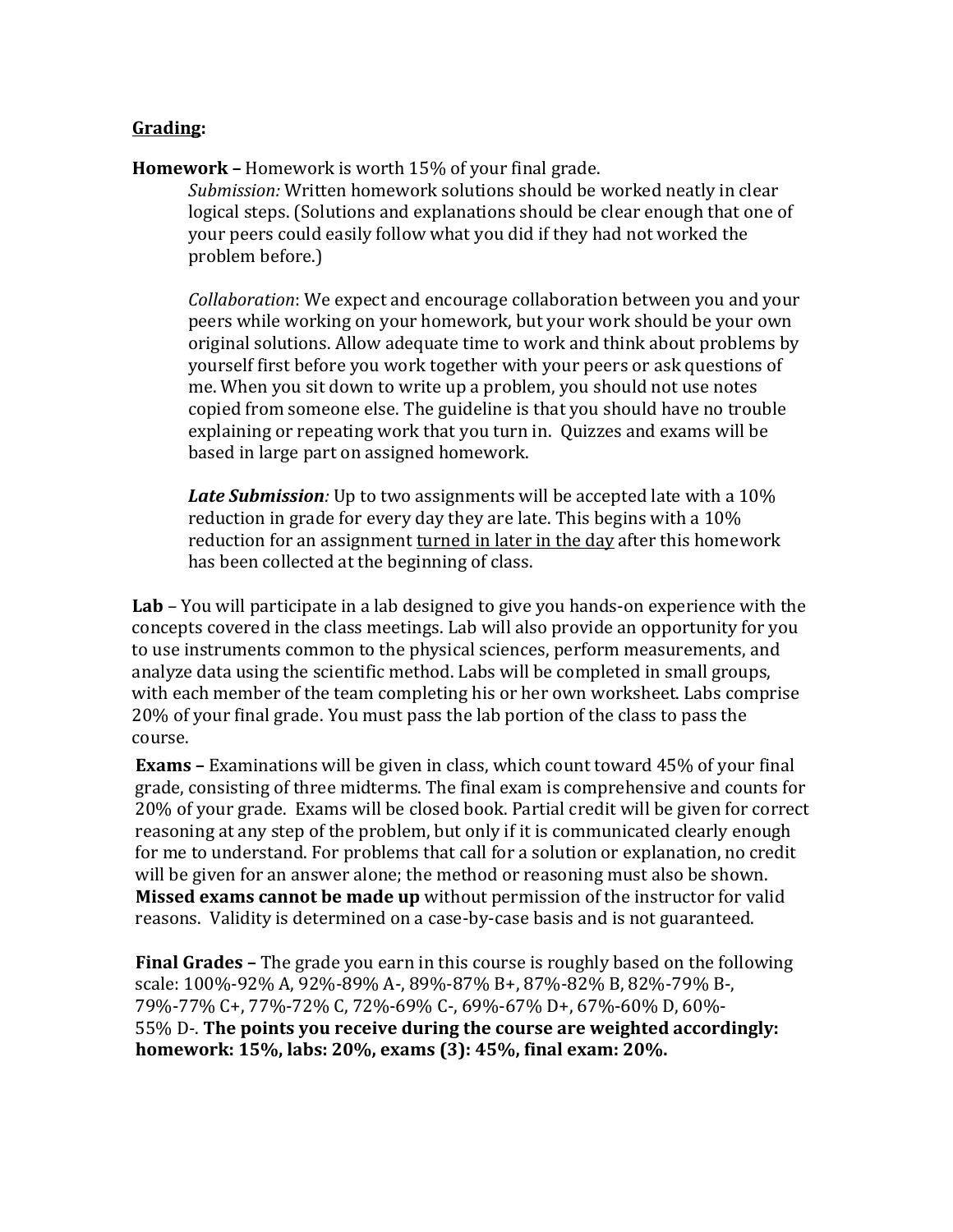#### **PLNU University Mission**

Point Loma Nazarene University exists to provide higher education in a vital Christian community where minds are engaged and challenged, character is modeled and formed, and service becomes an expression of faith. Being of Wesleyan heritage, we aspire to be a learning community where grace is foundational, truth is pursued, and holiness is a way of life.

#### **PHY/EGR Department Mission**

The Physics and Engineering Department at PLNU provides strong programs of study in the fields of Physics and Engineering. Our students are well prepared for graduate studies and careers in scientific and engineering fields. We emphasize a collaborative learning environment which allows students to thrive academically, build personal confidence, and develop interpersonal skills. We provide a Christian environment for students to learn values and judgment, and pursue integration of modern scientific knowledge and Christian faith.

**Attendance and Participation**: Attendance is expected at each class session. In the event of an absence you are responsible for the material covered in class and the assignments given that day.

Regular and punctual attendance at all classes is considered essential to optimum academic achievement. If the student is absent from more than 10 percent of class meetings, the faculty member can file a written report which may result in deenrollment. If the absences exceed 20 percent, the student may be de- enrolled without notice until the university drop date or, after that date, receive the appropriate grade for their work and participation. See

http://catalog.pointloma.edu/content.php?catoid=24&navoid=1581#Class Attendance

in the Undergraduate Academic Catalog.

**Class Enrollment:** It is the student's responsibility to maintain his/her class schedule. Should the need arise to drop this course (personal emergencies, poor performance, etc.), the student has the responsibility to follow through (provided the drop date meets the stated calendar deadline established by the university), not the instructor. Simply ceasing to attend this course or failing to follow through to arrange for a change of registration (drop/add) will result in a grade of F on the official transcript.

### **Canvas:**

The online resource Canvas is integral for this course, and you are expected to login regularly. You need a reliable internet connection to be able to use this resource.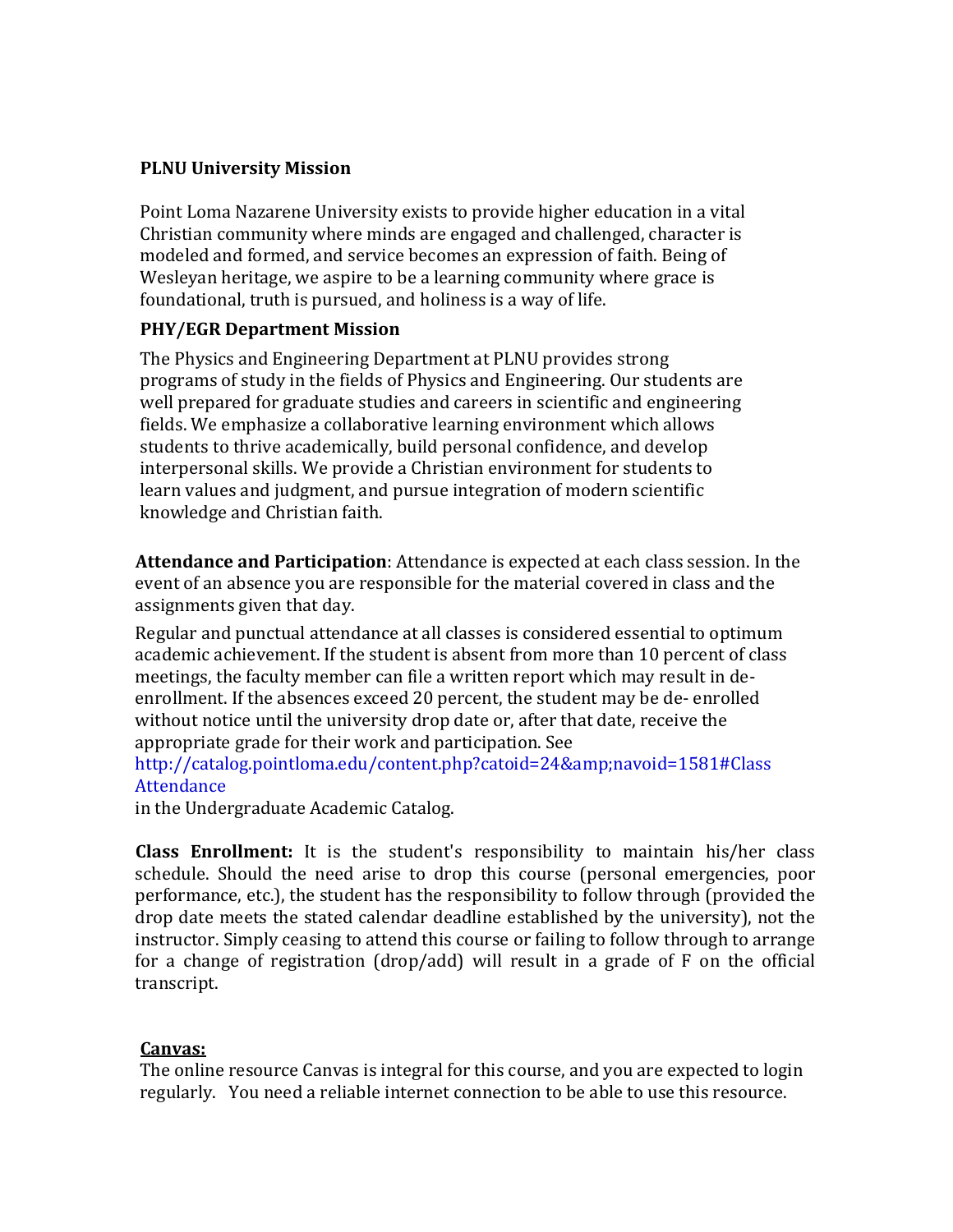**Class Preparation** – Studying analog electronics requires active learning and participation during class. In preparation for class meetings there will often be a reading assignment. To maximize your learning and participation during our meetings it is very important that you have read this material before class. Quizzes will be given from time to time on the assigned reading for the class.

**Class Conduct –** Attendance and punctuality are requirements for the course to help the student maximize his overall learning experience. Class exercises, questions and other elements of participation are factors in the students' overall grade assessment. The student is accountable for *all material* covered in class. In addition, students need to respect the classroom environment, and activity such as cell phone use, talking during the class lecture portions (when not engaged in questions and answers) and/or any other related behavior that interferes with the learning experience will be addressed to the student by the instructor.

**Academic Honesty –** Students should demonstrate academic honesty by doing original work and by giving appropriate credit to the ideas of others. Academic dishonesty is the act of presenting information, ideas, and/or concepts as one's own when in reality they are the results of another person's creativity and effort. A faculty member who believes a situation involving academic dishonesty has been detected may assign a failing grade for that assignment or examination, or, depending on the seriousness of the offense, for the course. Faculty should follow and students may appeal using the procedure in the university Catalog. See [http://catalog.pointloma.edu/content.php?catoid=24&navoid=1581#Acade](http://catalog.pointloma.edu/content.php?catoid=24&amp%3Bnavoid=1581&Academic) [mic H](http://catalog.pointloma.edu/content.php?catoid=24&amp%3Bnavoid=1581&Academic)onesty

for definitions of kinds of academic dishonesty and for further policy information.

**Academic Accommodations**: If you have a diagnosed disability, please contact PLNU's Disability Resource Center (DRC) within the first two weeks of class to demonstrate need and to register for accommodation by phone at 619-849-2486 or by e-mail a[t DRC@pointloma.edu.](mailto:DRC@pointloma.edu) See Disability Resource Center and the PLNU catalog for additional information. For more details see the PLNU catalog: [http://catalog.pointloma.edu/content.php?catoid=24&navoid=1581#Academi](http://catalog.pointloma.edu/content.php?catoid=24&amp%3Bnavoid=1581&AcademicAccommodations) [cAccommodations](http://catalog.pointloma.edu/content.php?catoid=24&amp%3Bnavoid=1581&AcademicAccommodations)

Students with learning disabilities who may need accommodations should discuss options with the instructor **during the first two weeks** of class.

**Final Exam: Date and Time:** The final exam date and time is set by the university at the beginning of the semester and may not be changed by the instructor. This schedule can be found on the university website and in the course calendar. No requests for early examinations will be approved. Only in the case that a student is required to take three exams during the same day of finals week, is an instructor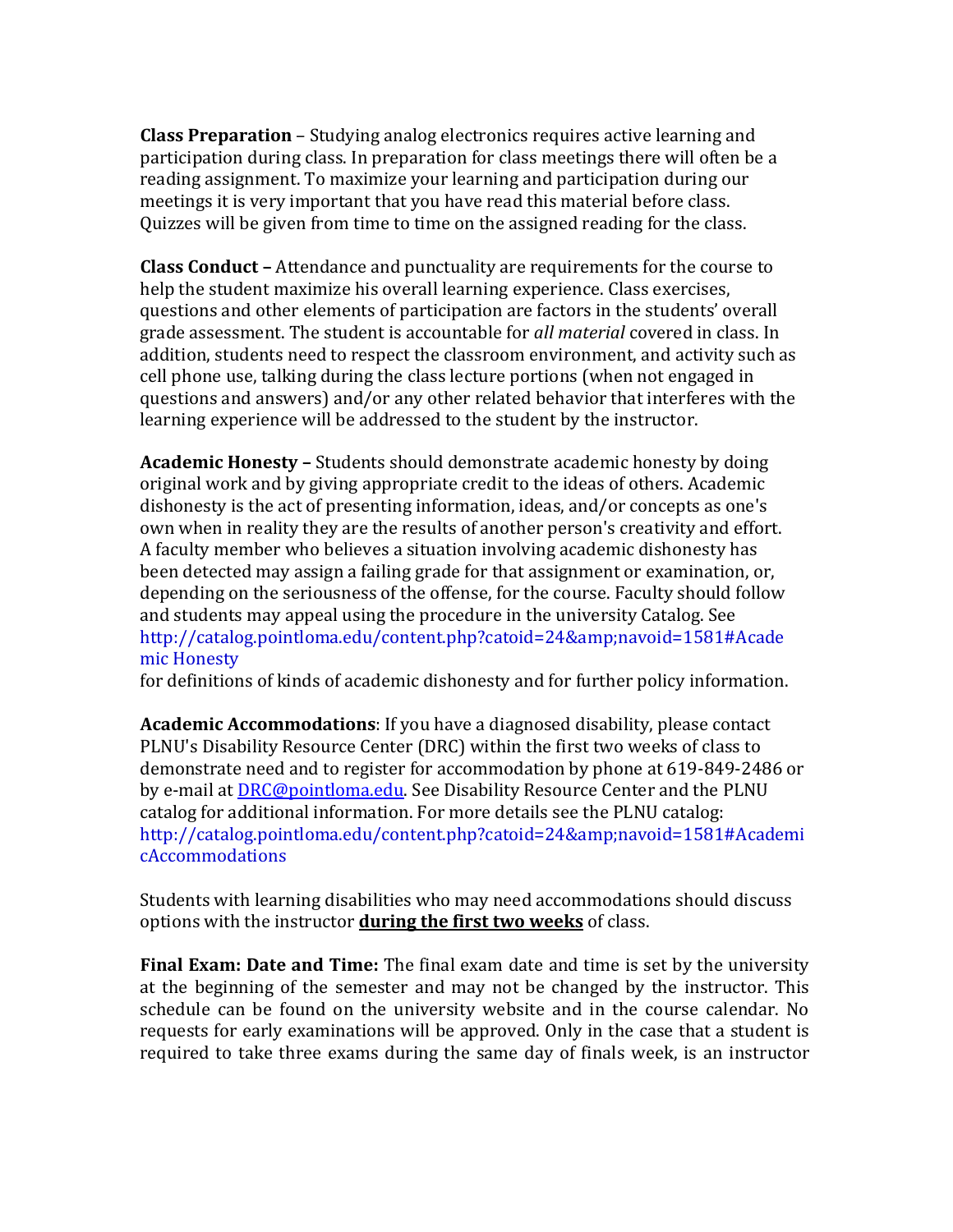authorized to consider changing the exam date and time for that particular student. The Final Exam will be held on Monday, October 16, 2017 from 7:30 – 9:30 a.m

## **Copyright Protected Materials**

Point Loma Nazarene University, as a non-profit educational institution, is entitled by law to use materials protected by the US Copyright Act for classroomeducation. Any use of those materials outside the class may violate the law.

**Credit Hour:** In the interest of providing sufficient time to accomplish the stated course learning outcomes, this class meets the PLNU credit hour policy for a 2-unit class delivered over 8 weeks. Specific details about how the class meets the credit hour requirements can be provided upon request.

**Questions are always welcome and encouraged**. The best way to learn is to ask questions and challenge what you are being taught. Feel free to talk to me after class or via email or text if you have any questions. I hope you enjoy this course.